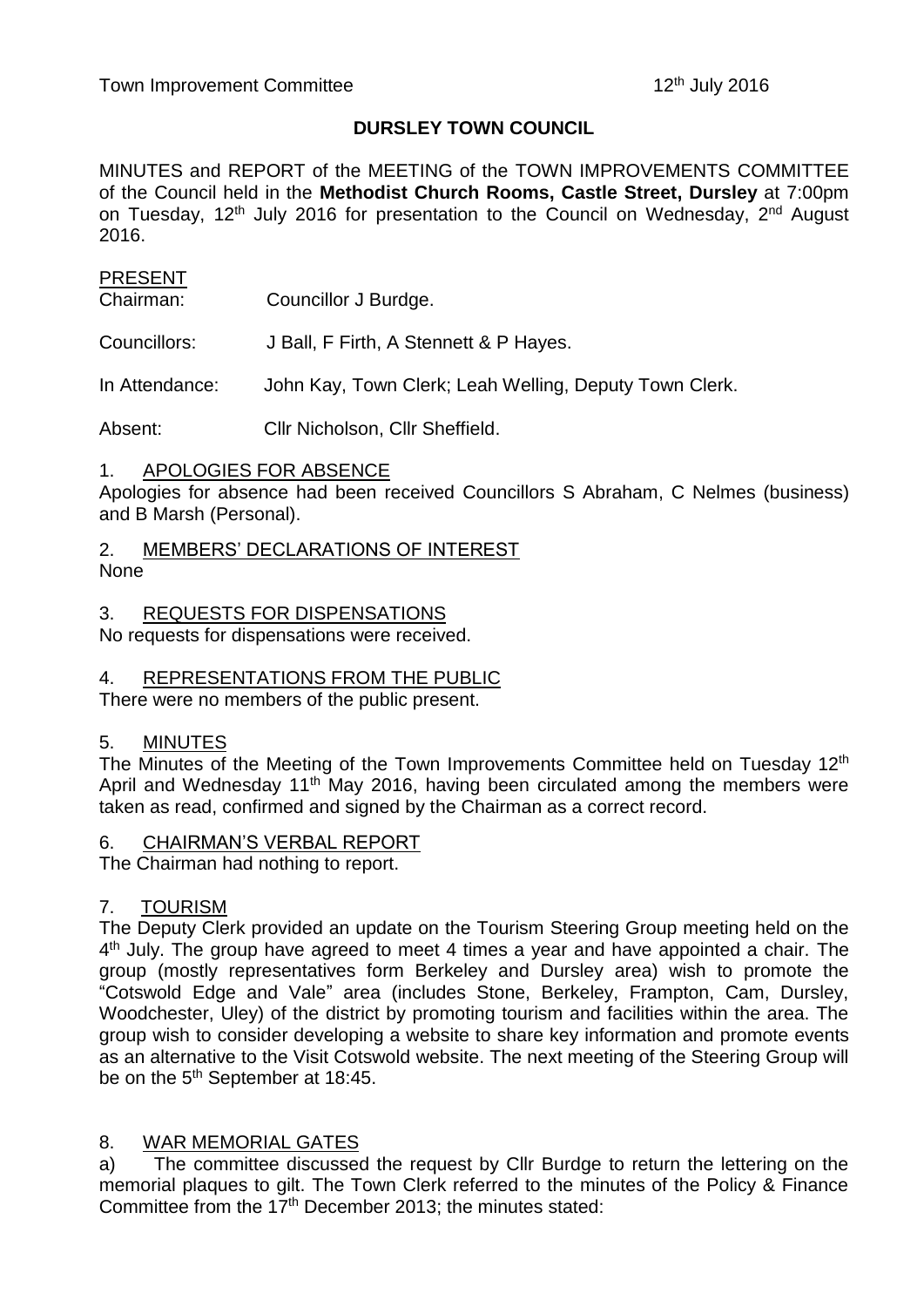Town Improvement Committee

*"The Town Clerk informed members that research has established that the War Memorial Plaques have always been bronze and not gilded…..that bronze was a base metal with no monetary value*.

**IT WAS AGREED** for the Town Clerk to consult with a specialist to enquire of the black covering could be removed without damage to the memorial plaques and for the plaque to be restored to its original bronze. The Town Clerk was asked to report back to the next Town Improvements committee.

### 9. FESTIVAL LIGHTING & SWITCH ON EVENT: 25<sup>th</sup> NOVEMBER 2016

The Deputy Town Clerk reported that the Festive Group met on the  $7<sup>th</sup>$  July and it was agreed that more marshalling is required for further events, a tree sponsor has been confirmed, a celebrity is being sought and the theme for this and future events will be "Victorian". The group are planning to raise funds to have fireworks given their success of the last two events.

The group are considering the usage of the Castel Street car-park with regard to the ongoing concerns over parking in the town centre. The Committee felt that this area was vital to the evening given the success of the fairground rides and a viewing area for the tree switch-on/fireworks display.

The Deputy Town Clerk provided an update on the testing of the anchor points contract and that it was unlikely that the wall mounted trees in future could be supplied by the lighting columns given the rather negative response from GCC.

**IT WAS AGREED** that the Deputy Clerk would provide the relevant details to Cllr Stennett who would enquire the suitability of battery packs to power the trees.

### 10. TOWN CENTRE LEAFLET

In the absence of a representative from the Dursley Business Inclusive group, the Town Clerk provided an update for the Committee on the proposed town leaflet, including indicative costs which has been submitted in advance of the meeting.

The Committee preferred that original idea that town maps were a better way of informing visitors to the town of what and where the facilities were located.

**IT WAS AGREED** that no funding would be considered at this time, although the DBI group would be able to present their leaflet and plans at a future meeting.

### 11. GARDEN SUBURB – GRIT BIN

The Town Clerk provided the Committee and update on the grit bin which had been removed by GCC on safety grounds and their current policy of not replacing grit bins unless funded by the Town Council.

**IT WAS RESOLVED** for the Town Clerk to write to GCC informing them that the Town Council had no budget for new grit bins and request as to why the grit bin had to be removed, why it wasn't repairable and that what material circumstances had changed from when the bin was originally position that meant its removal ensured GCC met its duty to "ensure, so far as is reasonably practicable, that safe passage along the highway is not endangered by snow or ice' (Highways Act 1980 Section 41 (1A).